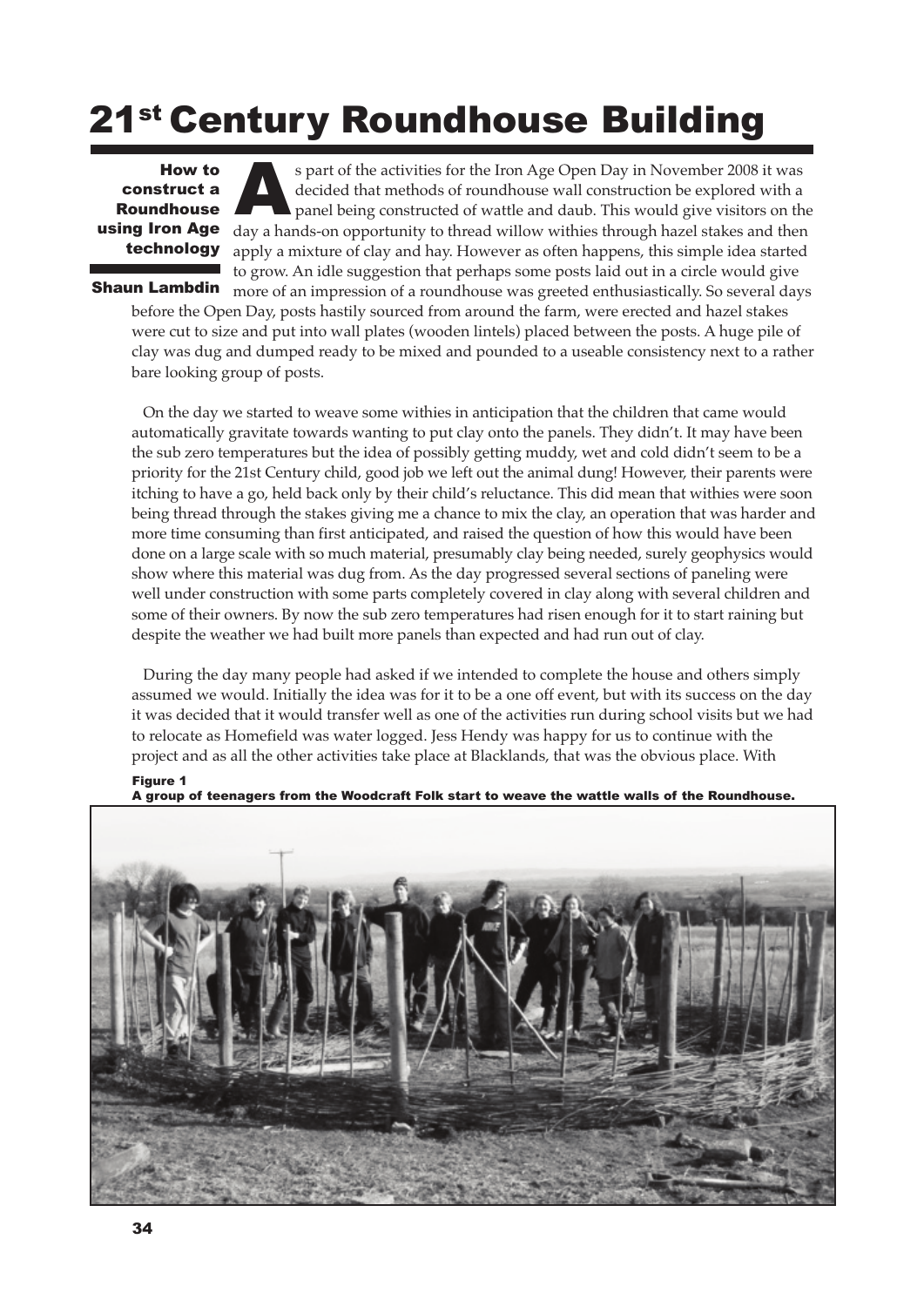

## Figure 2 top

The wattle wall covered in daub with the central rig and rafter poles set at 45°. Figure 3 above Hazel perlins create the roof structure. Figure 4 right

By midsummer we had a complete wall of withies woven between the hazel stakes, each area showing the unique style of its builder. Fastidious straight sections met with more carefree patches undulating randomly interrupted by partially daubed areas. But most importantly daub that had been applied at the beginning of the year despite being exposed to the elements remained in place. Becoming wet did not seem to cause the daub to fall off the wall, only severely strong winds at the end of 2009 caused some patches to fall probably due to vibration. Thatch is added to create a waterproof roof.

Throughout the year the idea of putting a roof on the house had been muted, after all we would soon have the wall finished so up was the only way to go. Sourcing poles to use as rafters and material to thatch with soon fell into place. Tavis

school visits looming the house was dismantled and moved ready for the next visit, which saw the Woodcraft Folk group starting the new build from afresh, the wall plates were dispensed with and the posts spaced out in a circle on a part of Blacklands that geophysics deemed safe.

The school visits during the winter period proved productive and soon we had a wall that resembled the start of a large basket and more amazingly we hadn't had one complaint about muddy children. Once one eight year old decides to use mud as a medium to express their inner Celt, then it's only a matter of time before the other thirty have joined in. With five groups of six children rotating round activities being the norm and each group having twenty minutes to half an hour it gave us just enough time to show them the materials used and explain about some of the evidence experimental archaeology is based on and to offer the experience of building before any potential spear throwing started.